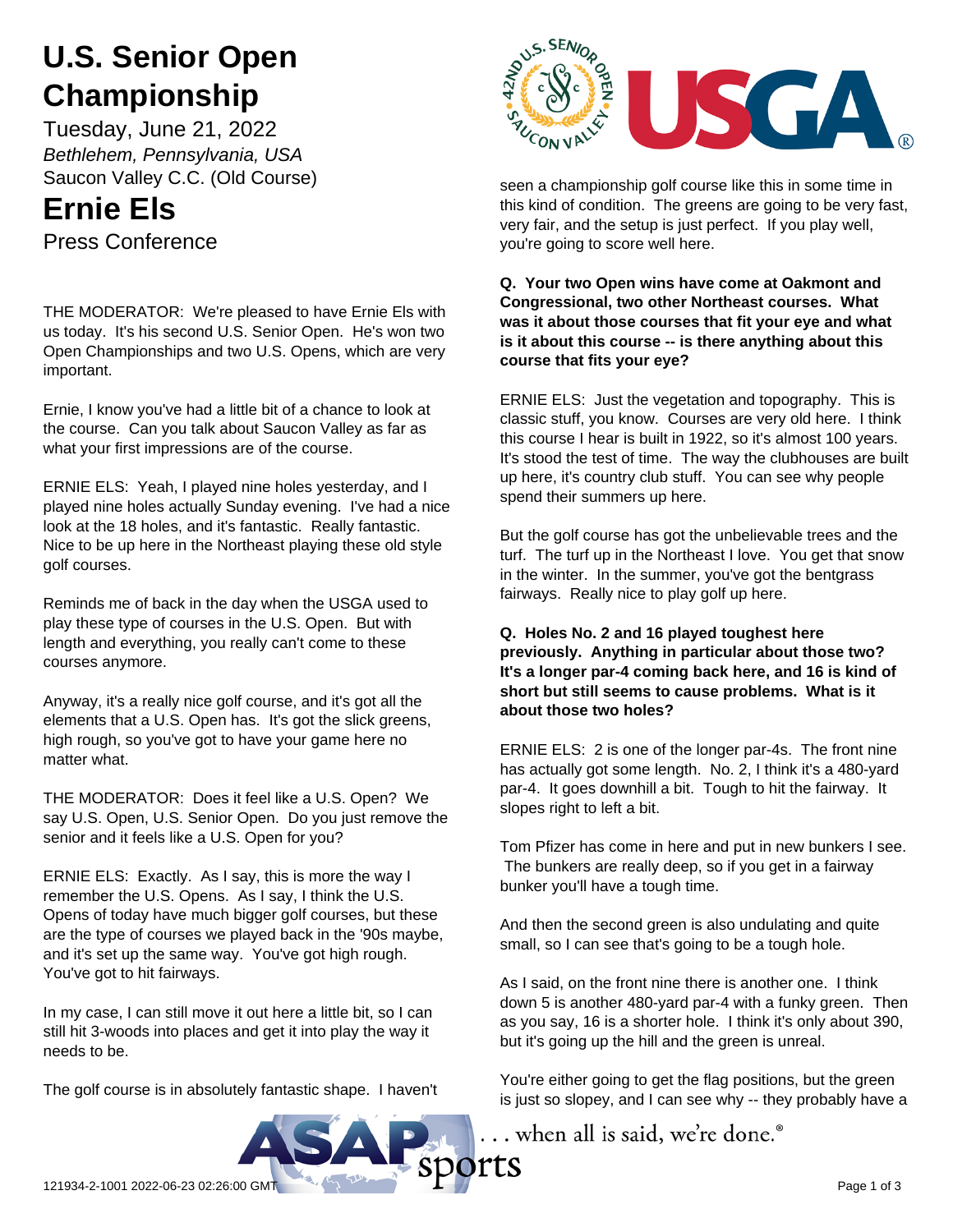lot of three-putts on that hole. Tough to get the ball into the right level.

#### **Q. It's a U.S. Open type test, but does it come down to the putter in the end? Because the greens are so sloping and undulating.**

ERNIE ELS: Yeah, absolutely. But like I said to my friend earlier -- he asked me a question, what did you work on your game to get it right for the U.S. Open? I said everything and a good mental game.

Putting is going to be a factor. It's always been a factor for me. In a U.S. Open0 you've got to get those putts in the hole, especially the cleanup putts. It's tough to get putts within four or five feet here because of the slope, so the hole-out putts you've got to be good at.

That comes down to also ball striking. If you can get the ball in the right area on the green, you can have easier first putts. When you get it out of play you're going to be struggling to get the ball where it needs to be, and that's where putting becomes a factor again.

So it all comes down to getting your whole game to where it should be. You can't really be struggling with driving too much because that, as I say, is going to get you tough second shots.

## **Q. How is your game shaping up? Do you feel like you're in a good place preparation-wise?**

ERNIE ELS: Yeah, I came here early. I had a week off last week. I'm just playing nine holes a day, trying to conserve energy (laughter).

In any case, I'm playing nine again this afternoon and then I'll play nine again tomorrow, so I will have seen all the holes twice. So it's coming on nice.

## **Q. What are your career goals at this stage?**

ERNIE ELS: Good question. I'll be 53 this year, so I'm still young out here.

#### **Q. Yes, you are.**

ERNIE ELS: Thank you (laughter).

There's so much going on in the world of golf. We're looking pretty good out there on the Champions Tour, but with everything happening now, it seems like we're an afterthought, which is a real shame.

You just look at the list of players this week, just

unbelievable records they have all around the world. I'm not just talking about the United States.

Yeah, we were looking pretty sound there for a while, but with things going on now, I'm not sure what our future is going to be like, to be honest with you.

So it's a little scary for a lot of guys. A lot of us, we've had good careers so we're pretty sound, but you still want to play and compete. That's what this Champions Tour is all about, is giving us another chance to showcase what we do.

Hopefully it will continue. We've got great sponsorships on the regular Champions Tour. Thanks to the USGA and so forth giving us opportunity to play major championship golf, but we'd love to see that continue and keep going because there's some unbelievable stories out here on the Champions Tour, great careers.

## **Q. As a follow-up, you mentioned things changing in the world of golf. Do you feel like that's affecting, trickling down now to the Champions Tour players as well?**

ERNIE ELS: Yeah, there's talk everywhere, just like you guys. You're talking about it. Some of the guys that are playing out there, you look at the guys out here, it's a different deal. These guys are proven champions, major champion winners, TOUR winners that supported the Tours around the world.

I guess we missed the boat, and that's really sad for some of these guys, because these guys have supported these Tours all of their careers, in some cases, close to 40 years.

Yeah, we'd like to see our Champions Tour grow. We've got great sponsorships, good support, but it's scary times for a lot of people.

**Q. Ernie, you talked a little bit about the Champions Tour possibly being an afterthought with everything that's going on in the world of golf. Not going to give anything over there any shine, but do you feel like coming to these golden age courses might be a great way for guys of my age, guys of your age, to see the guys that they grew up watching coming to these old courses and actually playing again?**

ERNIE ELS: Yeah, absolutely. That's what you see. You see exactly what you're saying. You see people come out and come and watch us play because we're kind of the golden age of the game in many cases.

We don't hit it -- there's only a few guys that can hit it

... when all is said, we're done.®